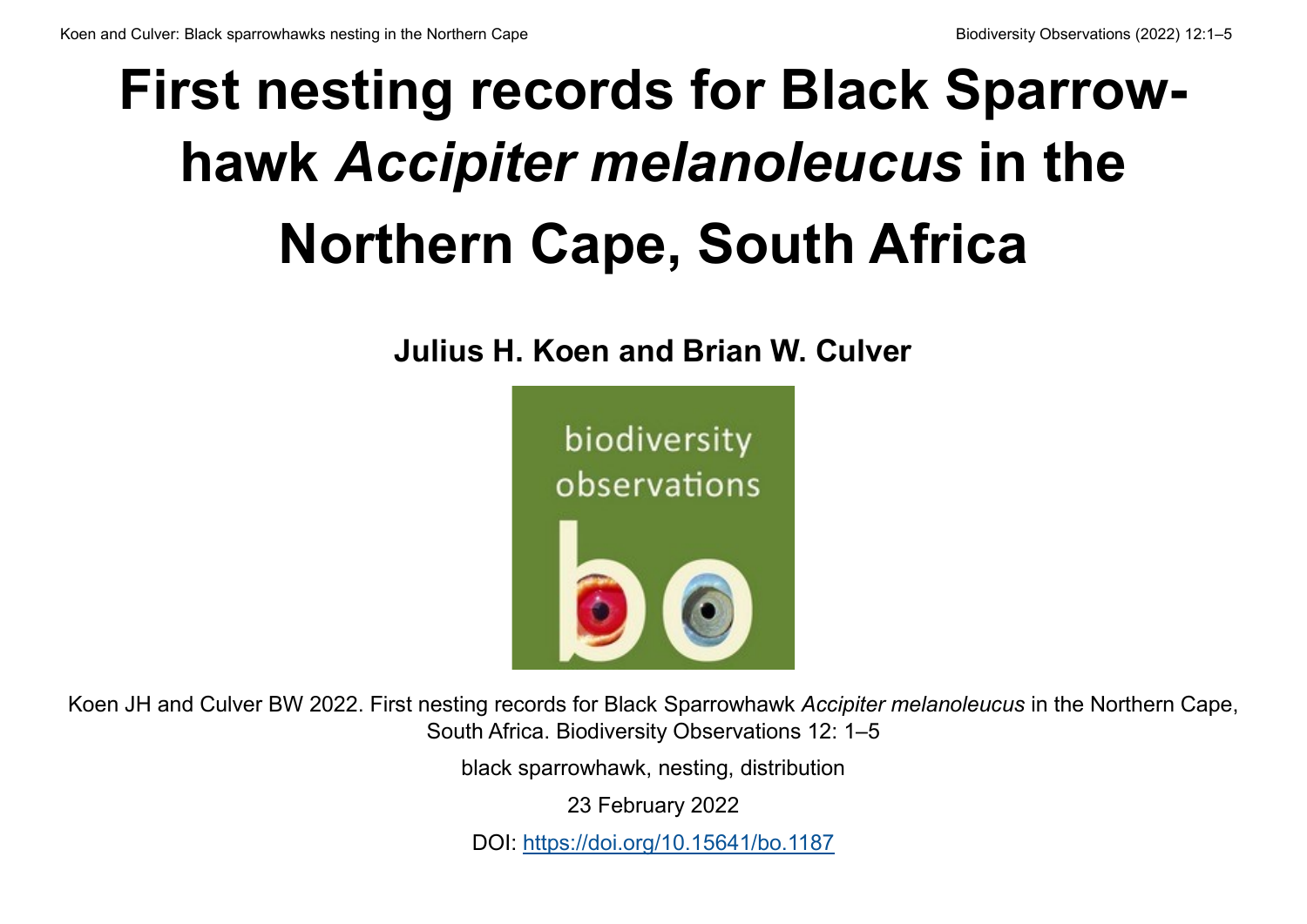# **Ornithology**

# **First nesting records for the Black Sparrowhawk**  *Accipiter melanoleucus* **in the Northern Cape, South Africa**

*Julius H. Koen, Cape Falconry Club, 38 Nederburg Avenue, Kimberley 8301, South Africa email: julius.koen@gmail.com Brian W. Culver, Citizen Scientist, 67 Aviva Road, Kimberley, 8301,* 

*South Africa* 

### **Abstract**

Black sparrowhawks *Accipiter melanoleucus* have expanded their range westwards into areas previously unsuitable due to a lack of appropriate tree cover. They now occur in areas where exotic trees (mainly *Eucalyptus* and *Pinus* species) have become established: forestry plantations, urban areas and infestations along rivers. This paper reports the status of black sparrowhawks in the Northern Cape, and the discovery of two nests in *Pinus* plantations close to Nieuwoudtville in 2019. It is likely that this area was colonised from the Western Cape.

### **Introduction**

Black sparrowhawks *Accipiter melanoleucus* are recent arrivals in certain parts of South Africa (Curtis and Koeslag 2004; Tate 2016). As a mostly forest and well-developed woodland species (Curtis et al. 2005; Curtis et al. 2007) they were restricted to areas with suitable trees of a specific density and height for breeding (Malan and Robinson 2001), largely in the eastern half of South Africa. Some of the areas where they now occur, and breed, were previously unsuitable

due to a lack of appropriate tree cover. These areas have been altered due to human-induced changes such as the planting of exotic trees (*Eucalyptus* and *Pinus* spp.) for forestry purposes, the proliferation of these species outside of designated forestry areas, and the development of urban gardens (Curtis and Koeslag 2004; Wreford 2014). It was only from the 1950's that they established in some numbers on the Cape Peninsula with the first breeding records from about 1993 to the late 1990's (Oettlé 1994; Curtis and Koeslag 2004; Curtis et al. 2007). The Cape Peninsula previously consisted of various, mostly treeless, Fynbos vegetation types with scattered Afromontane Forest patches, making it largely unsuitable for black sparrowhawks.

They are now well-established in the region with numerous breeding pairs (at least 40) both outside and within urban gardens (Curtis and Koeslag 2004). They have also increased their distribution range from the east into the Free State, with at least 11 breeding pairs in the city of Bloemfontein and a total of 20 within a 100 km radius (T. McPherson pers. comm. 2019). Black sparrowhawks have been recorded in all pentads around Bloemfontein especially in the pentads south and east of Bloemfontein. They have also expanded west of Bloemfontein with a healthy breeding population along the Modder and Riet Rivers around the town of Jacobsdal, close to the Northern Cape border (Julius Koen pers. obs*.*); breeding pairs have been well established over the past 30-40 years (S. Squires pers. comm. 2019). All known nests in that area are in *Eucalyptus* sp*.* trees of which some have, unfortunately, been destroyed by the Working for Water Programme. From the Northern Cape border westwards, the habitat becomes unsuitable for Black Sparrowhawk. Nests may possibly be found just within the Northern Cape border around the town of Modder River.

In the Northern Cape, black sparrowhawks have largely been recorded as vagrants as indicated by the SABAP2 data ([http://](http://sabap2.adu.org.za) [sabap2.adu.org.za\).](http://sabap2.adu.org.za) They have been seen at Kamieskroon in Namaqualand and more commonly around the towns of Nieuwoudtville and Calvinia in the southwest of the province. In addition, they have also been observed just east of the town of Garies in Namaqualand as well as about half-way between the towns of Victoria West and Vosburg in the Karoo (E. Herrmann 2019 pers. comm.). In January 2019, JK received an injured juvenile male black sparrowhawk for rehabilitation purposes that was found on the golf course in the town of Lime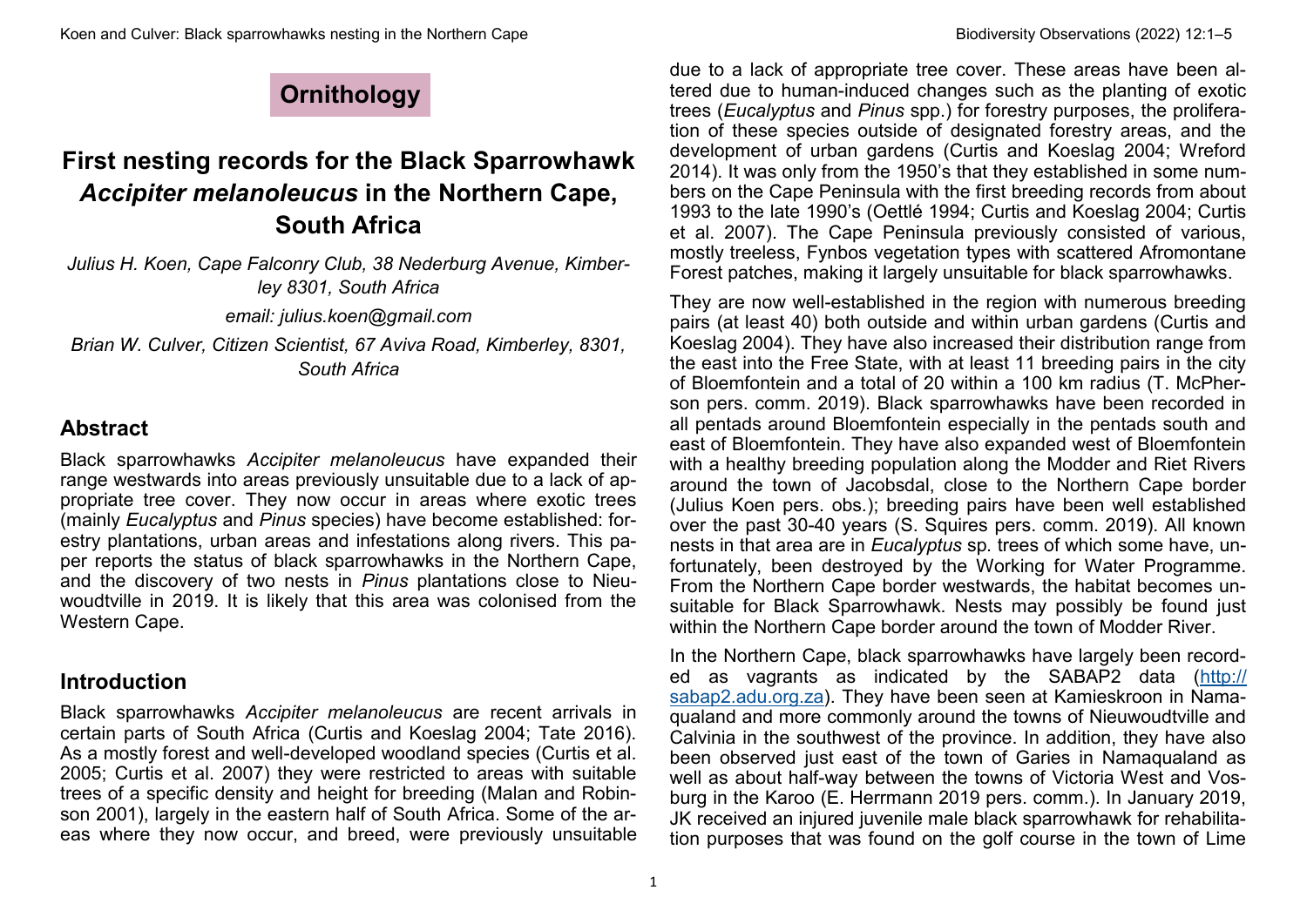#### Koen and Culver: Black sparrowhawks nesting in the Northern Cape Biodiversity Observations (2022) 12:1–5



**Figure 1**: Maps indicating the location of the Black Sparrowhawk nests in relation to the Western Cape and Northern Cape Provincial border and the town of Niewoudtville.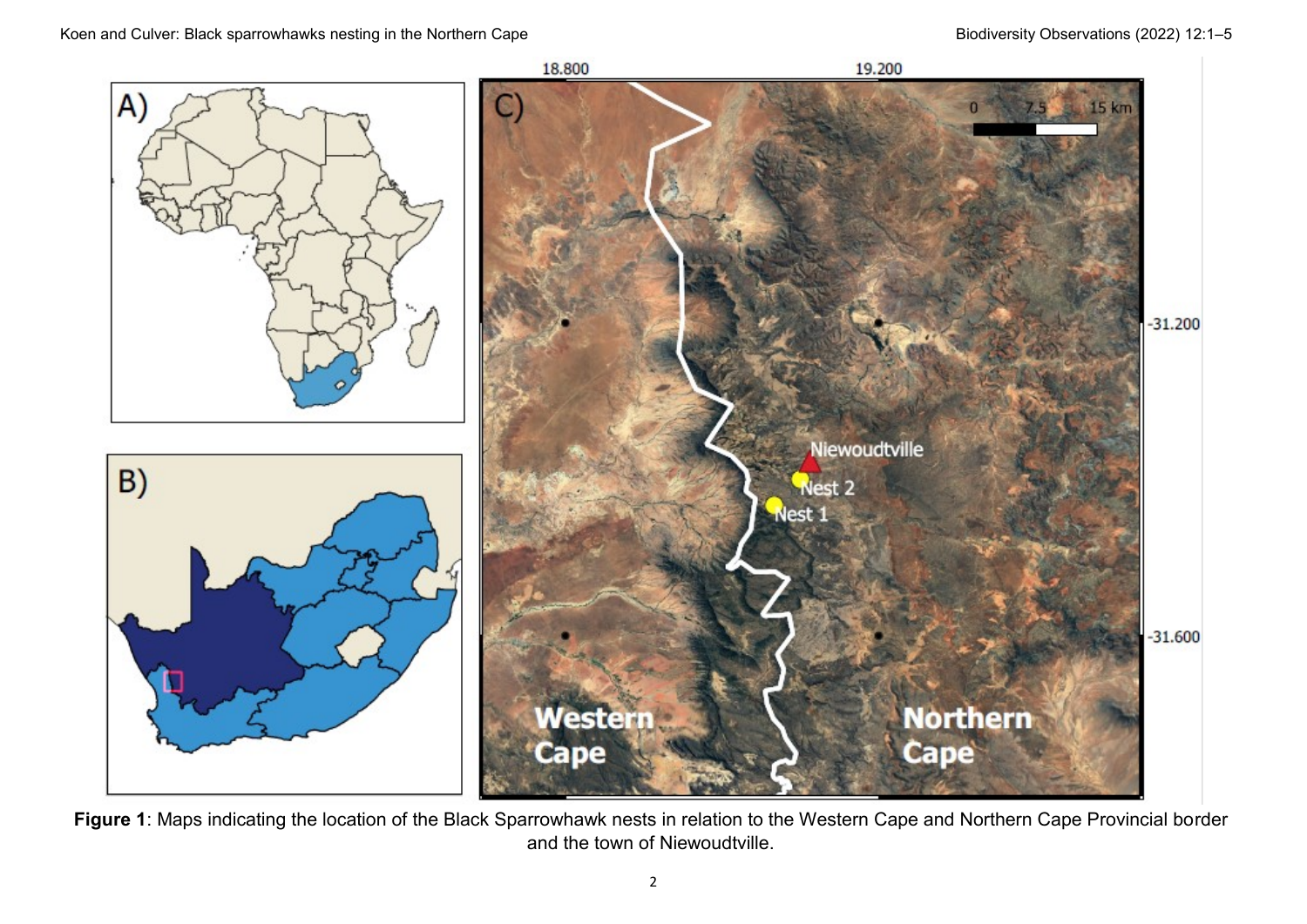Acres (28° 22'S, 23° 27'E). This record is the furthest north for the species in the province. No nesting or breeding records for the black sparrowhawk are known in the Northern Cape (Hockey et al. 2005; A. Jenkins 2019 pers. comm.*; G. Tate 2019* pers. comm.).

Due to the more regular observations of black sparrowhawks in the southwest of the Northern Cape, it was decided to focus on this area to find nesting sites which would be the first for the Northern Cape. JK visited the Nieuwoudtville area in March 2019 during which he raised awareness about black sparrowhawks and tried to identify suitable nesting areas to be visited in the breeding season. Nieuwoudtville is on the Bokkeveld Escarpment (Fig 1.) and the vegetation is a mosaic of various Fynbos and Renosterveld veld types with isolated patches of Afromontane Forest vegetation. Large parts of the area have been converted to rooibos tea croplands and grazing for livestock. Alien trees (*Pinus, Eucalyptus* and *Populus* spp*.*) have also been introduced to the area. These species have spread and formed patches of different sizes which could be suitable as nesting sites for black sparrowhawks.

During early September 2019, JK was informed by Mandy Schumann (Department of Environment and Nature Conservation) that two field rangers (Johannes Afrika and Nathan Kotze) may have found a black sparrowhawk nest on the Oorlogskloof Nature Reserve about 10km southwest of Nieuwoudtville. The area was visited on 26 September 2019 and the nesting species was positively identified as black sparrowhawk. This nest is right at the entrance area to the reserve (31<sup>°</sup> 26'S, 19⁰ 04'E). The nest is in a *Pinus* sp*.* at a height of about 13.4m (Fig.2). Although the female (a light phase) (Fig. 3) was very territorial and vocal around the nest, the male was not seen and only heard.

Unfortunately, there was a forest fire in the largest *Pinus* plantation in the area during the site visit. This plantation was deemed to be the most suitable breeding habitat for black sparrowhawks but plans to search this area for further nests had to be cancelled. Another potential site was identified and visited where nest number two was found. This nest was on the farm Hotbergfontein about 5 km south of Niewoudtville (31⁰ 23'S, 19⁰ 05'E). The nest was also in a *Pinus* sp*.* at a height of about 12.9m (Fig. 4). The female at the nest (a dark phase) (Fig .5) was very vocal and territorial around the nest. The male was



**Figure 2:** Nest 1 at the entrance to the Oorlogskloof Nature Reserve, Nieuwoudtville.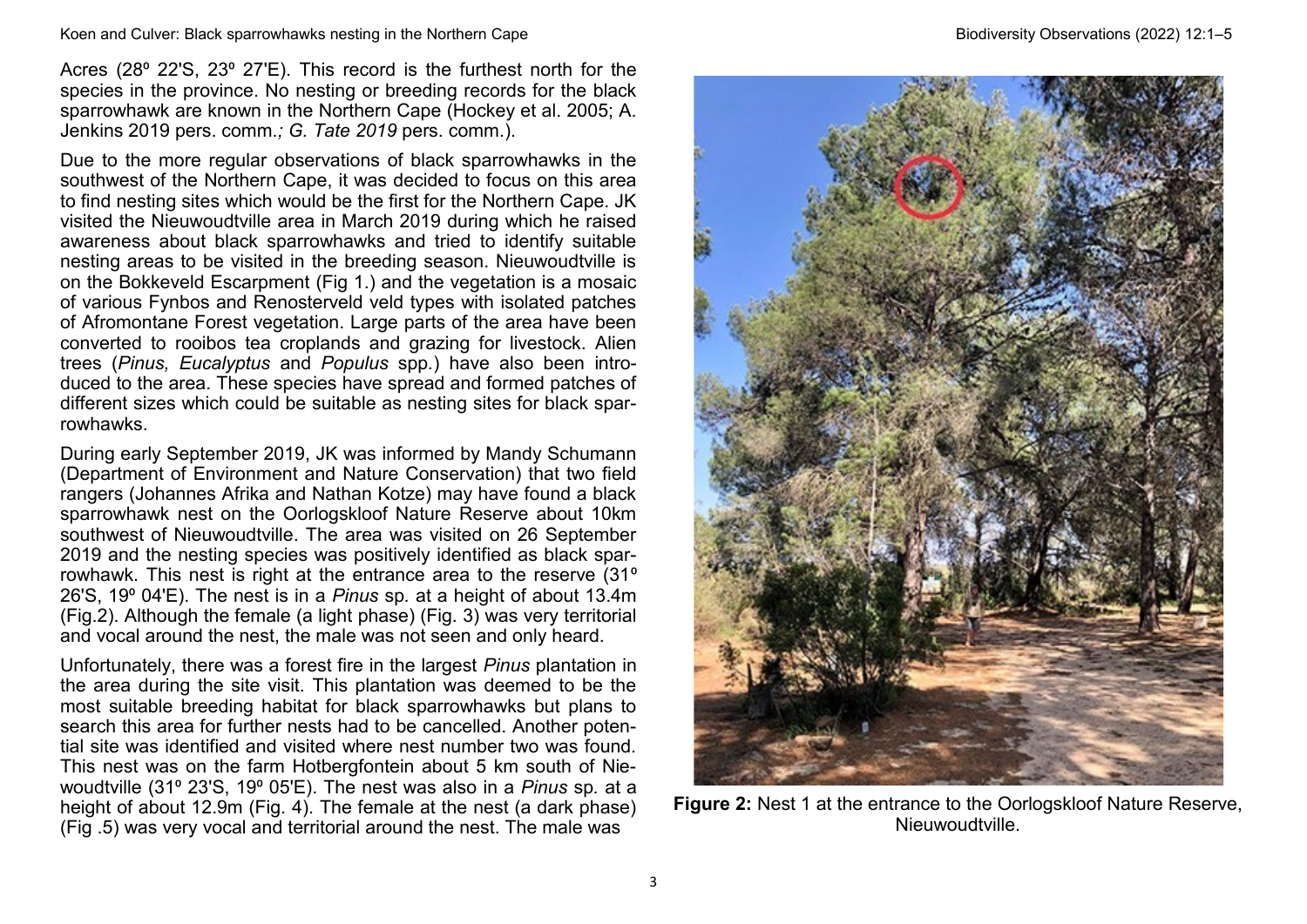

**Figure 3:** Light phase female from nest 1.

not seen but only heard. It was suspected that both pairs were in the latter stages of incubation or with small young.

Although only one day was spent trying to find nests, it is suspected that there may be a healthy black sparrowhawk population in the area as JK (*pers obs.)* has previously seen both adults and juveniles in the area and a juvenile and adult bird were found dead in the town of Nieuwoudtville, presumably killed with an air rifle (M. Schumann pers. comm. 2019). The closest breeding record for black sparrowhawks to Nieuwoudtville is at the Driehoek Guest Farm, 40km southeast of Clanwilliam, Western Cape (Z. Vermaak 2019 pers. comm.) and about 145km south of Niewoudtville. It is therefore suggested that the Nieuwoudtville black sparrowhawk population may have been colonised from the Western Cape. It is possible that black sparrowhawks may be breeding in other suitable stands of exotic trees towards the interior of the Northern Cape. However, no nests have been found. **Figure 4:** Nest 2 on the farm Hotbergfontein, Nieuwoudtville.

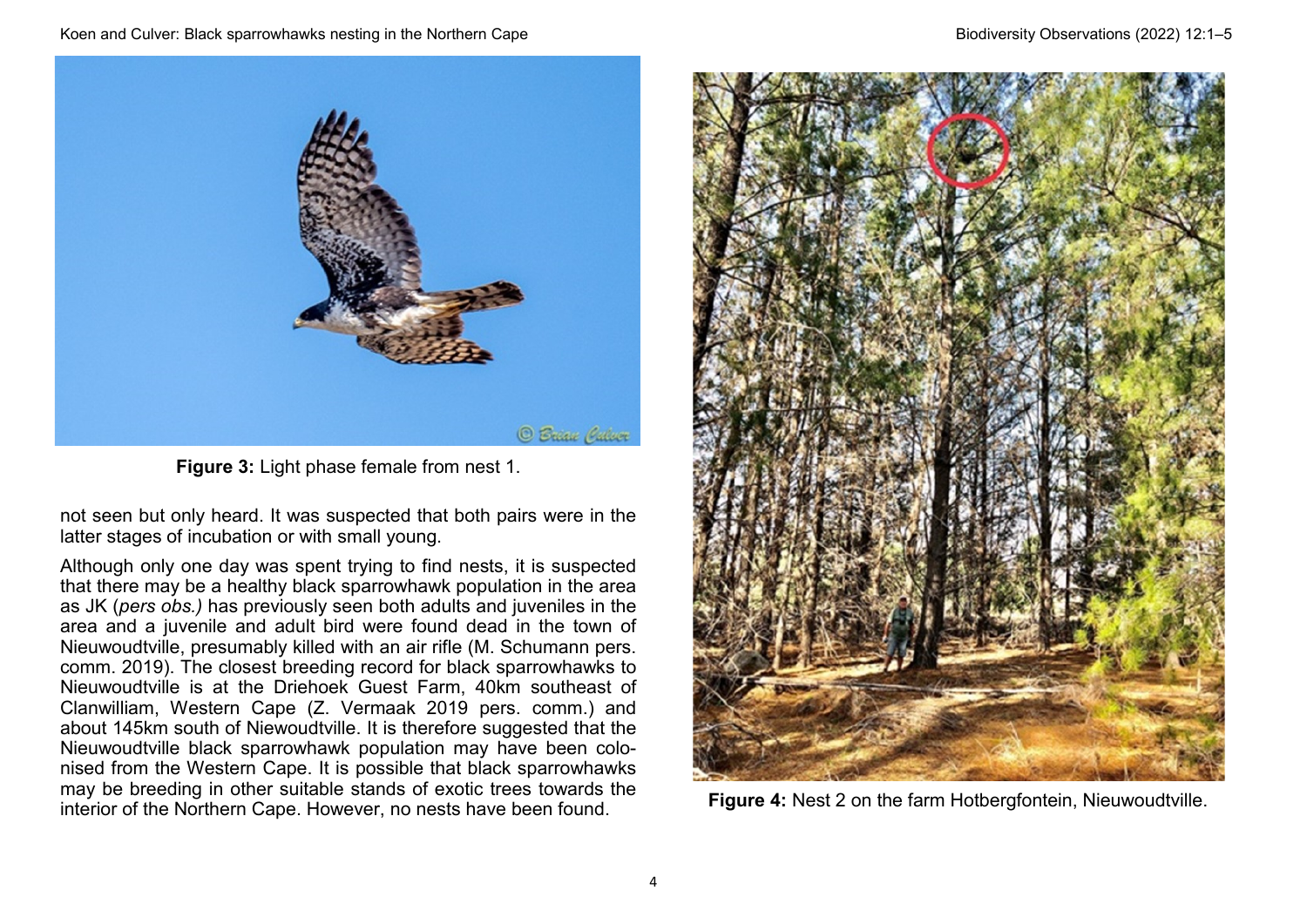

**Figure 5:** Dark phase female from nest number two.

## **Acknowledgements**

We would like to thank Mandy Schumann of the Department of Environment and Nature Conservation for generating local interest in Black Sparrowhawks in the greater Nieuwoudtville area, for arranging access to the Oorlogskloof Nature Reserve and for hosting us. Reserve Manager Petrus Nkosi is thanked for providing access to the Oorlogskloof Nature Reserve. We are deeply indebted to Johannes Afrika and Nathan Kotze for locating the first nest. Marguerite McGregor is also thanked for access to her farm Hotbergfontein. Doug Harebottle is thanked for his comments on an earlier draft. Thank you to Itxaso Quintana for preparing the map in Fig 1.

## **References**

**Curtis O, Koeslag A** 2004.Forest enigma. Africa - Birds & Birding 9 (2): 46-52.

**Curtis O, Malan G, Jenkins A, Myburgh N** 2005. Multiple-brooding in birds of prey: South African Black Sparrowhawks *Accipiter melanoleucus* extends the boundaries. Ibis 147:11-16.

**Curtis O, Hockey PAR, Koeslag A** 2007. Competition with Egyptian Geese *Alopochen aegyptiaca* overrides environmental factors in determining productivity of Black Sparrowhawks *Accipiter melanoleucus*. Ibis 149: 502-508.

**Hockey PAR, Dean WRJ, Ryan PG** (eds) 2005. Roberts Birds of Southern Africa. 7th edn. John Voelcker Bird Book Fund, Cape Town.

**Malan G, Robinson ER** 1999. Nest site selection by Black Sparrowhawks *Accipiter melanoleucus*: Implications for managing exotic pulpwood and sawlog forests in South Africa. Environmental Management 28: 195-205.

**Oettlé EE** 1994. Black Sparrowhawk breeds in the Cape Peninsula. Promerops 21:2-7.

**Tate GJ** 2016. Exploring the maintenance of plumage polymorphism in the Black Sparrowhawk. PhD. Thesis, University of Cape Town.

**Wreford EP**. 2014. The ecology of Black Sparrowhawks *Accipiter melanoleucus* in KwaZulu-Natal. MSc Thesis, University of KwaZulu-Natal.

*Paper edited by Megan Loftie-Eaton and Les Underhill* 

*The Biodiversity and Development Institute*